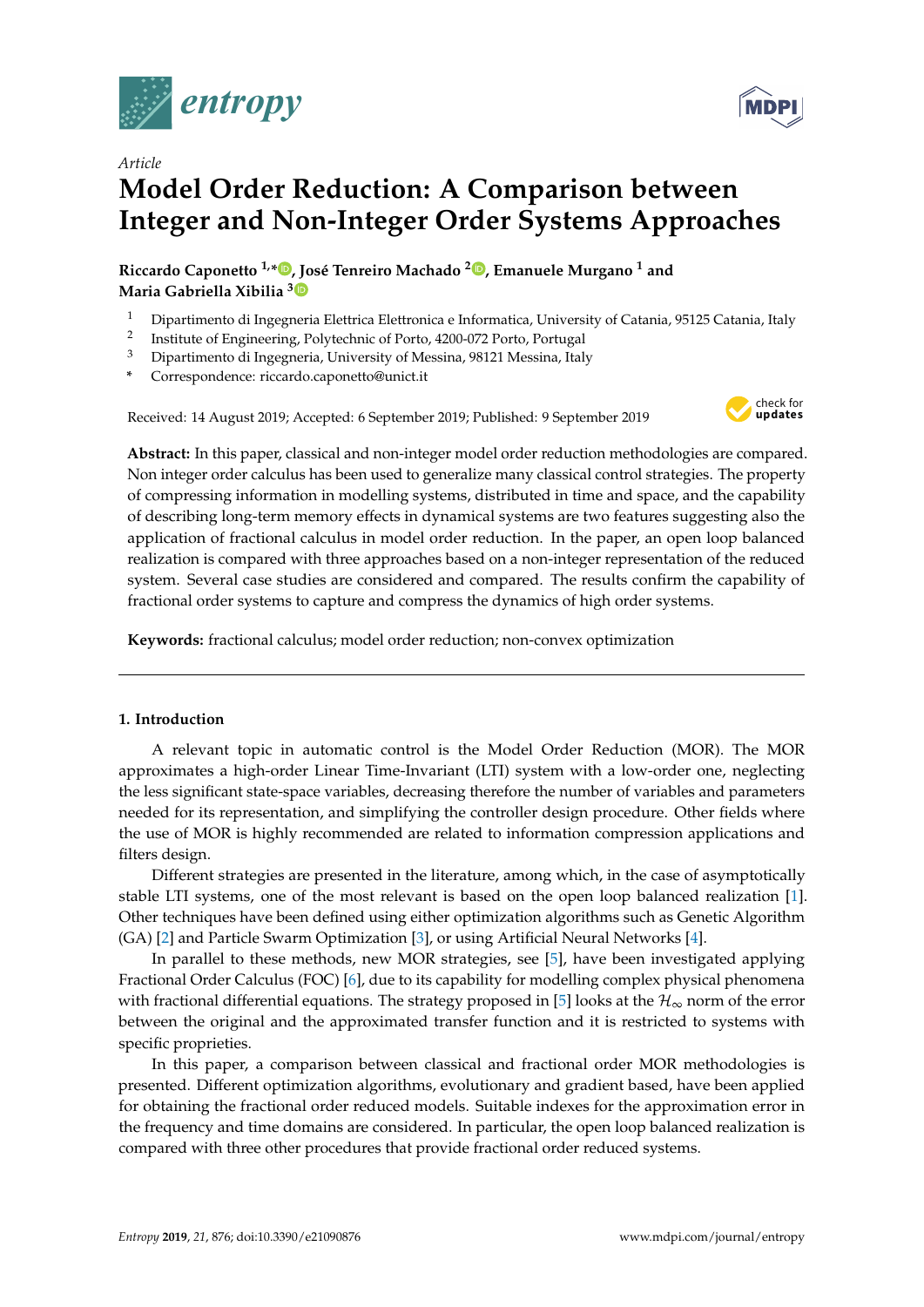The paper is organized as follows: in Section [2,](#page-1-0) the FOC is briefly introduced; in Section [3](#page-2-0) the adopted MOR techniques are discussed; in Section [3,](#page-2-0) comparative examples are given and, finally, in Section [4,](#page-5-0) conclusions are drawn.

#### <span id="page-1-0"></span>**2. Some Notes on Fractional Calculus**

The long-range temporal or spatial dependence phenomena inherent to fractional order systems present unique peculiarities, not supported by their integer order counterpart that allows for better models for the dynamics of complex processes. In many cases, these properties make fractional order systems more adequate than the standard integer order ones. Fractional (or non integer order) systems can be considered as a generalization of integer order formulation [\[6,](#page-11-5)[7\]](#page-11-6).

The integro-differential operator  ${}_{a}\mathcal{D}^r_t$  with  $a, t \in \mathbb{R}$  as operation limits and  $\alpha \in \mathbb{R}$  is defined as follows:

$$
{}_{a}\mathcal{D}_{t}^{\alpha} = \begin{cases} \frac{d^{\alpha}}{dt^{\alpha}} & : \alpha > 0, \\ 1 & : \alpha = 0, \\ \int_{a}^{t} (d\tau)^{-\alpha} & : \alpha < 0. \end{cases}
$$
 (1)

To evaluate a fractional-order derivative or integral of a function, three different definitions are used: for continuous-time domain, these are the Riemann–Liouville (RL) and Caputo (C), while, in the discrete domain, the Grunwald-Letnikov (GL) [\[6](#page-11-5)[,8\]](#page-11-7).

The RL and C definitions for a time-varying function  $f(t)$  are defined, respectively, by:

$$
\{{}_a\mathcal{D}_t^{\alpha}\}_{RL} f(t) = \frac{1}{\Gamma(n-\alpha)} \frac{d^n}{dt^n} \int_a^t \frac{f(\tau)}{(t-\tau)^{\alpha-n+1}} d\tau \tag{2}
$$

and

$$
\{{}_a\mathcal{D}_t^{\alpha}\}_C f(t) = \frac{1}{\Gamma(n-\alpha)} \int_a^t \frac{f^{(n)}(\tau)}{(t-\tau)^{\alpha-n+1}} d\tau,\tag{3}
$$

where  $n \in \mathbb{N}: n-1 < \alpha \leq n$  and  $\Gamma(\cdot)$  is the *Euler Gamma* function [\[9\]](#page-11-8).

The GL definition instead is given by:

$$
\{{}_a\mathcal{D}_t^{\alpha}\}_{GL} f(t) = \lim_{h \to 0} h^{-\alpha} \sum_{j=0}^{[\frac{t-a}{h}]} (-1)^j {\alpha \choose j} f(t - jh), \tag{4}
$$

where [·] evaluates the integer part of its argument.

It is worth noticing that, using the Caputo definition, the initial conditions for fractional-order differential equations are in the same form as its integer-order counterpart, even if some adjustments are necessary [\[10\]](#page-11-9).

Typical applications of FOC can be found in control [\[11–](#page-11-10)[20\]](#page-12-0), chaos [\[21\]](#page-12-1), Fractional Order Element (FOE) [\[22](#page-12-2)[–26\]](#page-12-3), Fractional Order Impedance (FOI) characterization [\[27–](#page-12-4)[29\]](#page-12-5), and medical applications [\[30](#page-12-6)[–32\]](#page-12-7). More recently, fractional calculus is being applied in the study of complex systems. The state of the art can be found in [\[33\]](#page-12-8), where the broad impact of entropy and information theory-based techniques in complexity, nonlinearity, and fractionality has been shown. A further characterizing property of fractional systems is their capability to model systems with memory as in economy and finance [\[34](#page-12-9)[,35\]](#page-12-10). Entropy is also investigated in the framework of the fractional calculus [\[36\]](#page-12-11). For example, in [\[37\]](#page-12-12), a fractional order derivative was applied to the probability distribution function introducing a new perspective in entropy definition. In [\[38\]](#page-12-13), the Rényi entropy, inspired in the concepts of fractional calculus, was compared with other fractional entropies showing a superior sensitivity to the characteristics exhibited by a distinct data set. Entropy, information theory and fractional calculus tools, have been also recently applied for studying the dynamics of a national soccer league. The complex system state, consisting of the goals scored by the teams, is processed by means of different tools, namely entropy, mutual information and Jensen–Shannon divergence [\[39\]](#page-12-14).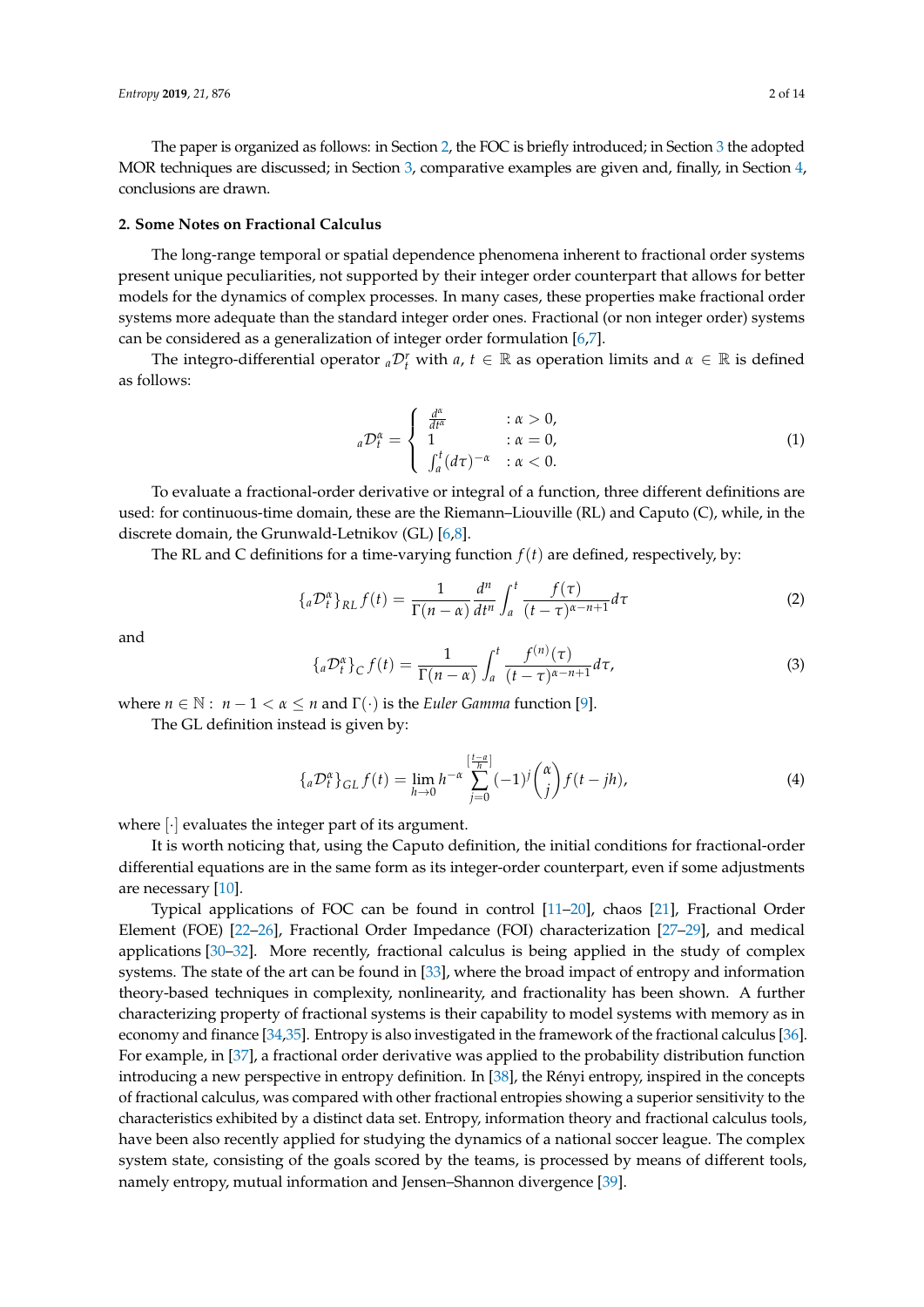For a fractional order system, it is possible to define the Laplace transform—see [\[6\]](#page-11-5). The most common example of fractional-order system is the fractional-order integrator:

<span id="page-2-2"></span>
$$
F(s) = \frac{1}{s^{\alpha}},\tag{5}
$$

where  $0 < \alpha < 1$ .

As it is possible to observe in Figure [1,](#page-2-1) the behaviour of the fractional-order integrator is different from that of the integer order one. Evaluating module and phase of Equation [\(5\)](#page-2-2), it follows that the module is equal to −20*α* dB/dec, while the phase is constant in all the frequency domain and equal to −*απ* 2. In the example, with *α* = 0.6, the module has a slope of −12 dB/dec, whereas the phase is constant to −54◦ . Therefore, selecting only one parameter, it is possible to obtain different dynamics. This property can be useful both in control and in system modelling.

<span id="page-2-1"></span>

**Figure 1.** Bode diagram of  $F(s) = 100/s^{0.6}$ .

#### <span id="page-2-0"></span>**3. Description of the Investigated MOR Techniques**

In this section, the four different methodologies are presented and briefly discussed.

### *3.1. Open-Loop Balancing Reduction*

The open-loop balancing reduction is one of the most relevant techniques used to reduce the model order of a LTI system because it deals directly with the state variables, evaluating the less significant state variables on the basis of their energy contribution. This technique was proposed in [\[1\]](#page-11-0) and it is valid for asymptotically stable systems.

Given an LTI asymptotically stable system, with state-space matrices {*A*, *B*, *C*, *D*}, completely controllable and observable, it is possible to define two matrices, namely the *controllability* and *observability Gramians,*  $W_c^2$  and  $W_o^2$ , respectively. These two matrices are positive definite and symmetrical. The singular values of the controllability Gramian are equal to those of the observability one and their product is a invariant system. The matrices can be evaluated as solutions of the following Lyapunov equations:

<span id="page-2-3"></span>
$$
A^T P + P A^T = -B B^T, \tag{6a}
$$

$$
A^T P + P A^T = -C^T C,\tag{6b}
$$

where Equations [\(6a](#page-2-3)) and [\(6b](#page-2-3)) are the controllability and observability Gramian equations, respectively. The practical computation of Gramian matrices for FOC-LTIs has been recently discussed in [\[40\]](#page-12-15).

The *system singular values*  $\sigma_1 \geq \sigma_2 \geq ... \geq \sigma_n$  are defined as the eigenvalues of the product of the two Gramians and play a fundamental role in the open-loop balancing reduction. In fact, it is possible to determine a particular representation where  $W_c^2 = W_o^2 = diag(\sigma_1, \sigma_2, ..., \sigma_n)$ , that is, where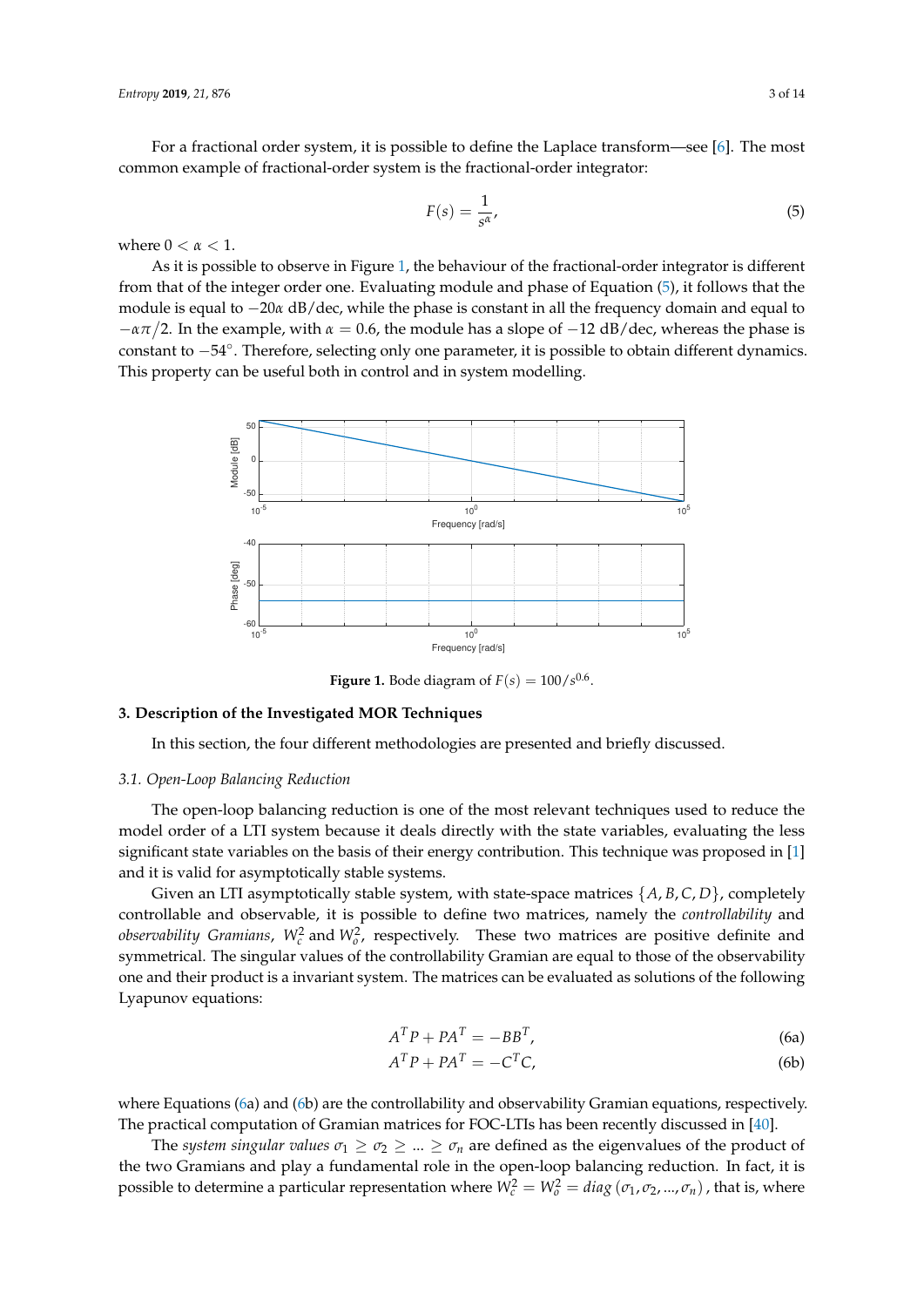they are coincident and equal to a diagonal matrix, with values that are the square root of the system singular values. This representation is called *Open Loop Balanced Realization* (OLBR) [\[41\]](#page-12-16) and allows us to analyse both the controllability and observability of the system looking at the same parameters and to select strong and weak observable and controllable state-space variables. Since the system singular values refer to state-space variables energy, if appropriately sorted, they allow neglecting the states whose contributions are less significant. In this way, model order reduction can be performed.

Assuming that the system under investigation is asymptotically stable, completely observable and controllable and represented in the OLBR form, if a singular value  $\sigma_r$  exists such that  $\sigma_1 \geq$  $\sigma_2 \geq \dots \geq \sigma_r \gg \sigma_{r+1} \geq \dots \geq \sigma_n$ , then two clusters can be defined: the first one that represents the strongest controllable and observable variables, and the second one corresponding to the weakest ones. The system can be decomposed in the following way:

$$
\begin{bmatrix} \dot{x}_1 \\ \dot{x}_2 \end{bmatrix} = \begin{bmatrix} A_{11} & A_{12} \\ A_{21} & A_{22} \end{bmatrix} \begin{bmatrix} x_1 \\ x_2 \end{bmatrix} + \begin{bmatrix} B_1 \\ B_2 \end{bmatrix} \mathbf{u}, \tag{7}
$$

$$
y = \begin{bmatrix} C_1 & C_2 \end{bmatrix} \begin{bmatrix} x_1 \\ x_2 \end{bmatrix}, \tag{8}
$$

where  $x_1 = [x_1 x_2 ... x_r]$  and  $x_2 = [x_{r+1} x_{r+2} ... x_n]$ , correspond to the strongest and weakest controllable and observable state-space variables, respectively. If the direct truncation method is applied, then the equivalent reduced system will be the following one, supposing  $D = 0$ :

$$
\begin{cases} \dot{x}_1 = A_{11}x_1 + B_1u, \\ y = C_1x. \end{cases} \tag{9}
$$

It means that the weakest part is neglected setting  $x_2 = 0$ .

In the following, this method will be labelled with Method in [\[1\]](#page-11-0), according to the related reference number.

#### <span id="page-3-1"></span>*3.2. Implicit Model Order Reduction via Fractional Order Calculus*

In this section, the implicit model order reduction introduced in [\[5\]](#page-11-4) is reported. The method differs from the open-loop balancing reduction because it deals with the system representation via transfer function instead of state-space matrices. The system transfer function must have all poles and zeros real and negative, and assumes the following form:

<span id="page-3-0"></span>
$$
G(s) = K \frac{\sum_{i=0}^{m} \left(1 + \frac{s}{\omega z_i}\right)}{\sum_{i=0}^{n} \left(1 + \frac{s}{\omega p_i}\right)},
$$
\n(10)

where  $\omega_{z_i}$ ,  $\omega_{z_i}$  and *K* are the zeros, poles and gain of the system.

The system modelled in Equation [\(10\)](#page-3-0) is reduced via the following *implicit model*:

$$
\tilde{G}(s) = \frac{K_{reduced}}{\left(1 + \frac{s}{p_T}\right)^{\alpha}},\tag{11}
$$

where  $p_T$  is the transitional frequency and  $\alpha$  is the integration order. As a first step of the model reduction, the poles  $p_i$  and zeros  $z_i$  are organized into two vectors, sorted in increasing order, respectively  $P = [p_1, p_2, ..., p_n]$  and  $Z = [z_1, z_2, ..., z_m]$  and a unique vector  $S = [Z, P]$  is built. Defining the minimum number of parameters *Nmin* to be used in the compression, all possible combinations with at least *Nmin* elements are extracted from *S*. All of these vectors must have a zero in the even index and a pole in the odd one. Furthermore, the first and the last elements must be poles. The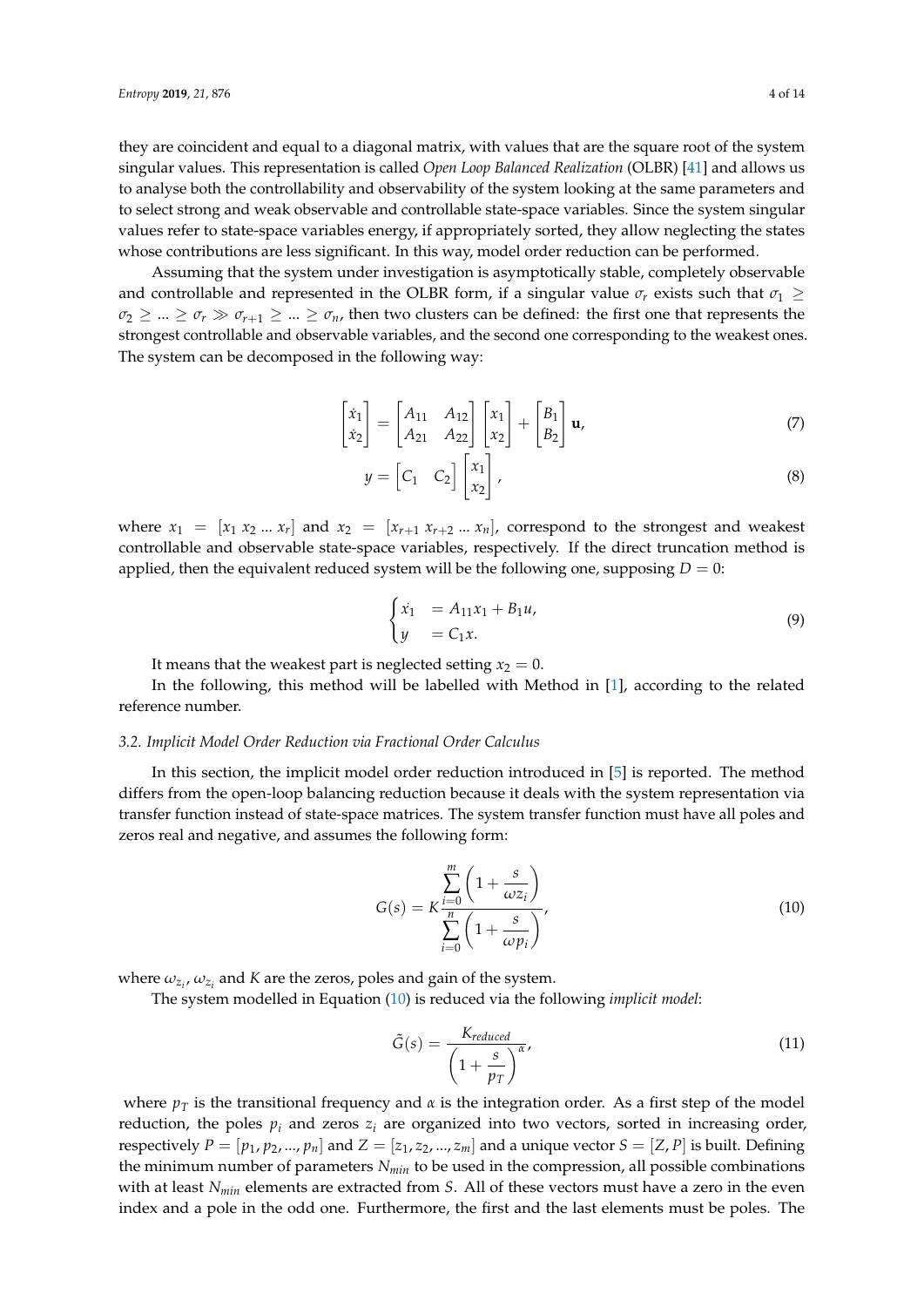reduced system will be chosen starting from these combination and defining *p<sup>T</sup>* and *α* according to the procedure introduced in [\[5\]](#page-11-4). The implicit model approach requires that the system must have the first pole smaller than the first zero; only a pair of complex conjugate poles and the poles and zeroes must be real and negative.

In the following, this method will be labelled with Method [\[5\]](#page-11-4), according to the related reference number.

### *3.3. Fractional Order Transfer Function Fitting*

The third approach starts from the choice of one of the following approximation functions:

$$
\tilde{G}_1(s) = \frac{k}{\left(1 + \frac{s}{p_T}\right)^{\alpha}},\tag{12a}
$$

$$
\tilde{G}_2(s) = \frac{A}{s^{\alpha} + B},\tag{12b}
$$

$$
\tilde{G}_3(s) = \frac{s^{\alpha} + A}{s^{\beta} + Bs^{\gamma} + C'}
$$
\n(12c)

<span id="page-4-0"></span>
$$
\tilde{G}_4(s) = \frac{k}{\left(1 + \frac{s}{p_t}\right)^{\alpha}} \cdot \frac{1}{s + a}
$$
\n(12d)

where A, B and C are real constants.

Equations [\(12a](#page-4-0)) and [\(12b](#page-4-0)) can be chosen to obtain a fractional order approximation of an integer order system characterized by a low-pass behaviour. Equation [\(12c](#page-4-0)) can model not only low-pass systems, but also systems with more zeros because  $β$  or  $γ$  can assume negative values. Finally, in Equation [\(12d](#page-4-0)), a first integer order term is added if the fractional order term is not sufficient to model the system behaviour.

After choosing the approximating function, two optimization procedures are applied, and compared to determine the coefficients of the approximation. In particular, the Genetic Algorithms [\[42\]](#page-12-17) and the fminsearch [\[43\]](#page-12-18) procedures are compared. Numerical stimulations were performed by using routines and procedures given in [\[44,](#page-12-19)[45\]](#page-13-0).

Given *N* samples of the Interger Order Transfer Function (IOTF), *G*(*s*), and having specified the desired frequency window for the approximation, a reduced Fractional Order Transfer Funtion (FOTF),  $G(s)$ , is chosen and the following cost function  $c$ :

<span id="page-4-1"></span>
$$
c = ||G(s)| - |\tilde{G}(s)|| + |\angle G(s) - \angle \tilde{G}(s)| \tag{13}
$$

is minimized to determine the FOTF parameters.

In Equation [\(13\)](#page-4-1), the sum of each term is evaluated and then averaged with respect to the number of samples. The optimization based on the GAs will be referred to as a Fractional Order Genetic Algorithm *FO-GA*, while the other one with Fractional Order FMINS *FO-FMINS*. The fminsearch approach, when converging to the minimum, reveals sensitivity of the choice of the initial conditions. In order to overcome this problem in the applied *FO-FMINS*, the initial conditions are chosen as the mean value of the domain interval defined in the GA, while in a further step the *FO-FMINS* algorithm is applied five times defining the initial conditions  $x_0$  for the next iteration as the identified parameters *x* of the previous iteration, i.e.,  $x_{0,i+1} = x_i$ .

The parameters adopted for the GAs optimization are reported in Table [1.](#page-5-1)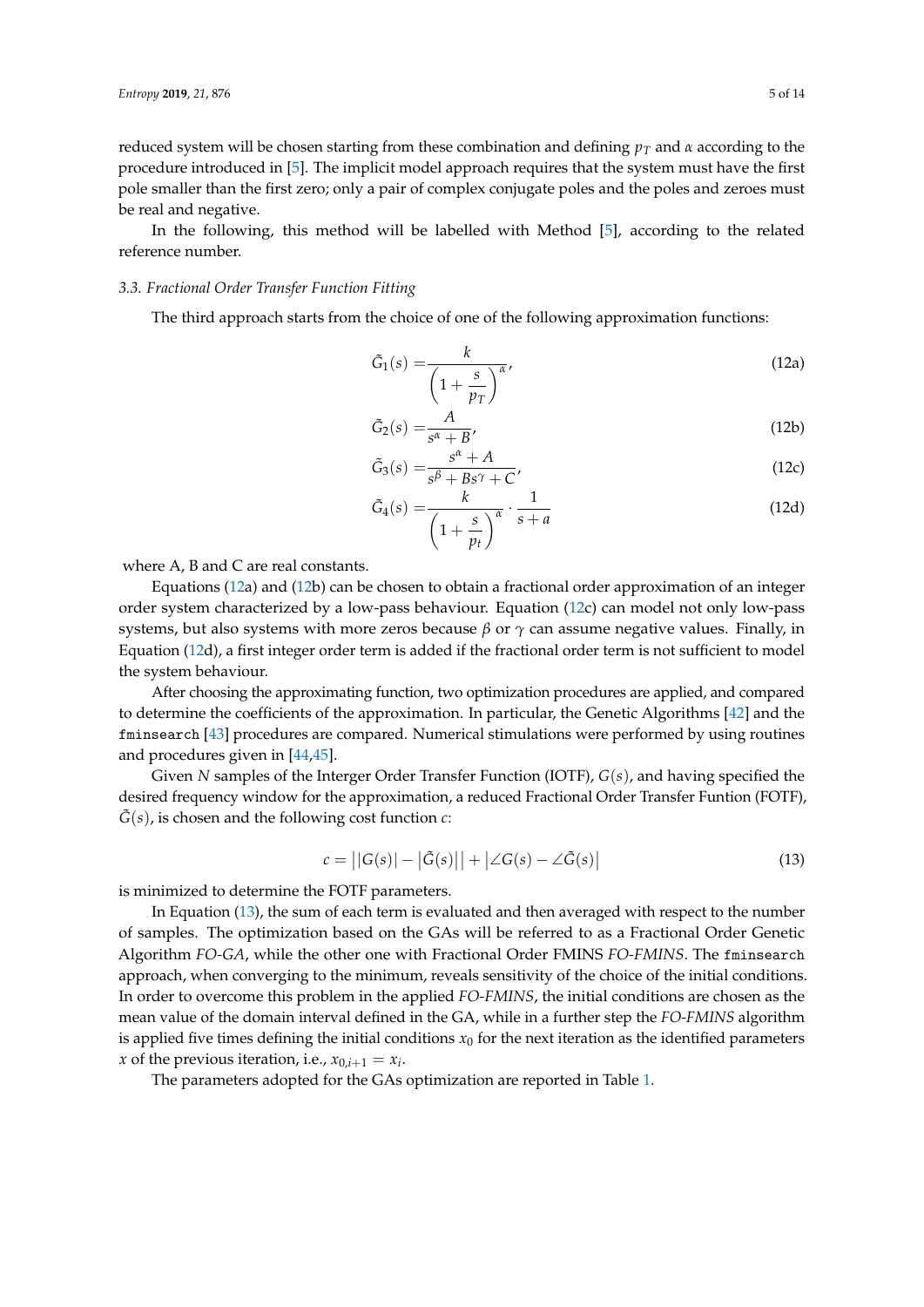| Parameter                    | Value |
|------------------------------|-------|
| Number of individuals        | 3000  |
| Maximum number of generation | 150   |
| Generation gap               | 0.9   |
| Precision                    | 40    |

**Table 1.** GA parameters.

#### <span id="page-5-1"></span><span id="page-5-0"></span>**4. Numerical Examples**

<span id="page-5-2"></span>In this section, three different IOTFs taken from literature [\[2,](#page-11-1)[5](#page-11-4)[,41\]](#page-12-16), see Table [2,](#page-5-2) are considered, and, for each of them, the aforementioned techniques are applied in the frequency range  $f = [10^{-4}, 10^2]$  Hz. The comparison analysis is performed fixing the same number of parameters for all the four different reduced models, minimizing the error given in Equation [\(13\)](#page-4-1).

| System   | <b>Transfer Function</b>                        |  |  |
|----------|-------------------------------------------------|--|--|
| $G_1(s)$ | $(8.51s^6 + 169s^5 + 1279s^4 +$                 |  |  |
|          | $+4702s^3+8834s^2+7990s+2675$                   |  |  |
|          | $(s^8 + 22.52s^7 + 191.1s^6 + 782.9s^5 +$       |  |  |
|          | $+1684s^4 + 2031s^3 + 1475s^2 + 632.1s + 117.6$ |  |  |
| $G_2(s)$ | $0.5s4 + 9s3 + 47.5s2 + 95s + 62$               |  |  |
|          | $\frac{(s+1)(s+2)(s+3)(s+4)}{s+2}$              |  |  |
| $G_3(s)$ | $s^3 + 11s^2 + 36s + 26$                        |  |  |
|          | $s^4 + 14.6s^3 + 74.96s^2 + 156.7s + 99.65$     |  |  |

**Table 2.** IOTF to be reduced.

## *4.1. System with Transfer Function G*1(*s*)

Considering the *G*1(*s*) system, the frequency responses of the reduced models, see Figure [2a](#page-6-0), show a better approximation in the cases of the two methodologies *FO-GA* and *FO-FMINS*. The approximating transfer functions are in the form of Equation [\(12c](#page-4-0)) for the *FO-GA* approach and in the form Equation [\(12d](#page-4-0)) for the *FO-FMINS*. Independently from the optimization algorithm and from the chosen approximating function, the fractional order models reveal themselves to be quite versatile in the approximation.

If the step responses are considered, see Figure [2b](#page-6-0), it is possible to note that the worst performance is given by the implicit method in [\[5\]](#page-11-4). The reductions *FO-GA* and *FO-FMINS* provide the same steady state condition, while the best approximation is achieved by applying the balanced realization in [\[1\]](#page-11-0). The performance degradation in the step responses of *FO-GA* and *FO-FMINS* is due to the fact that the error function takes into account only the frequency domain responses.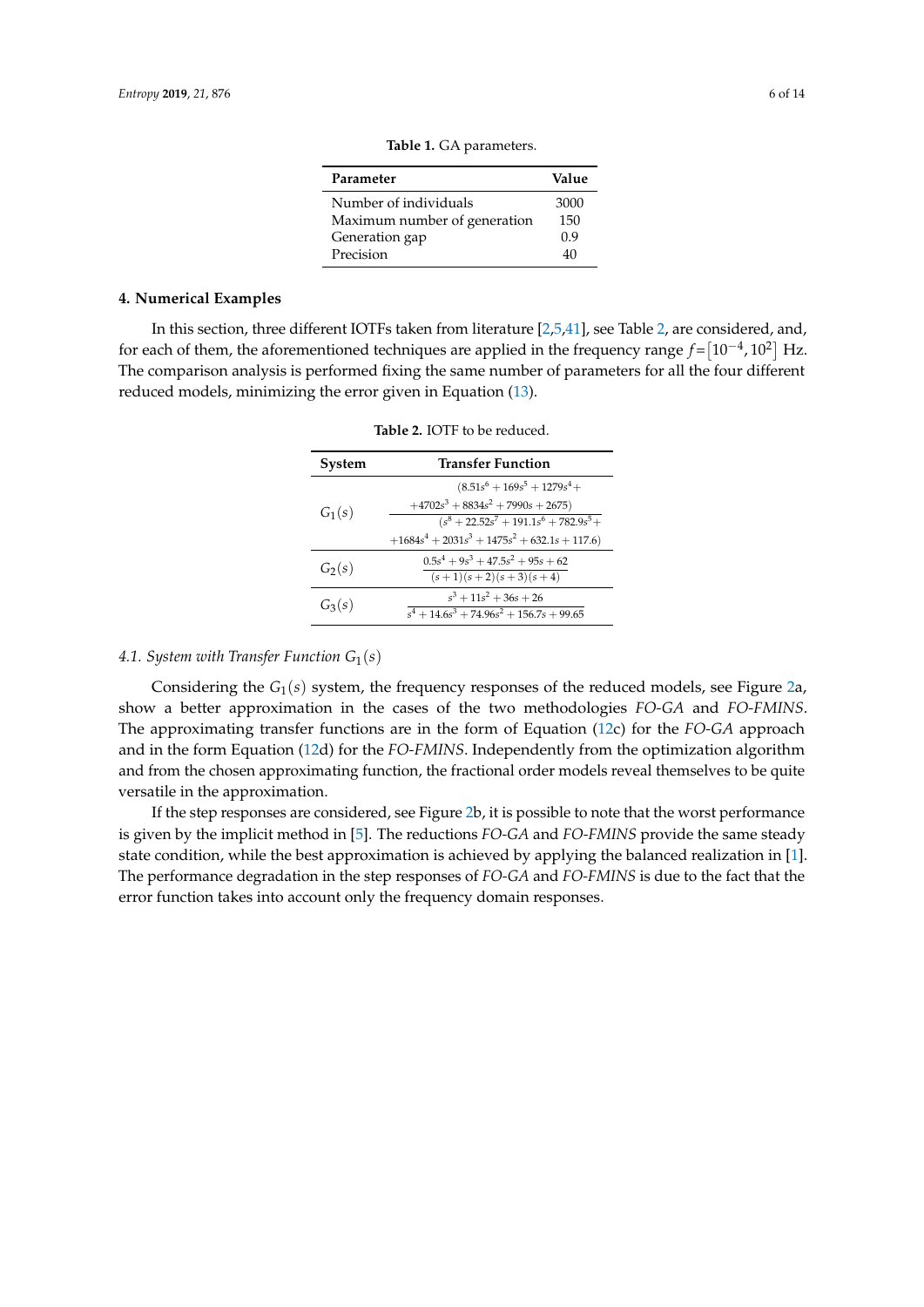

(**a**) System with transfer function *G*1(*s*): Bode diagram

**Figure 2.** *Cont*.

<span id="page-6-0"></span>

**(b)** System with transfer function  $G_1(s)$ : Step response

**Figure 2.** Bode diagram and step response of system with transfer function  $G_1(s)$  and corresponding fitted systems.

# *4.2. System with Transfer Function G*2(*s*)

The transfer function  $G_2(s)$  represents an improper system. In the case of the implicit model [\[5\]](#page-11-4), a zero of *G*2(*s*) could not be taken into account in the reduction. In fact, in the vector *S* (see Section [3.2\)](#page-3-1), the first and last position elements must be poles. Therefore, one zero will remain out of the approximation. The effect of the zero will start from the fourth decade, see Figure [3a](#page-7-0), with the visible increase of the module and phase in the frequency approximation. On the contrary, the *FO-GA* approach is able to reduce the original system using a reduced improper transfer function with six parameters. In particular, the two parameters  $α = 0.9529$  and  $β = 1.0012$  bring to a reduced system in an improper form. The same consideration can be done for the *FO-FMINS* because, with *α* = 0.9378,  $\gamma = 0.9302$  and neglecting  $\beta = 0.0023$ , the reduced system is also in an improper form. The best approximation is provided by the balanced approach [\[1\]](#page-11-0) that provides a simple and effective first order reduced model.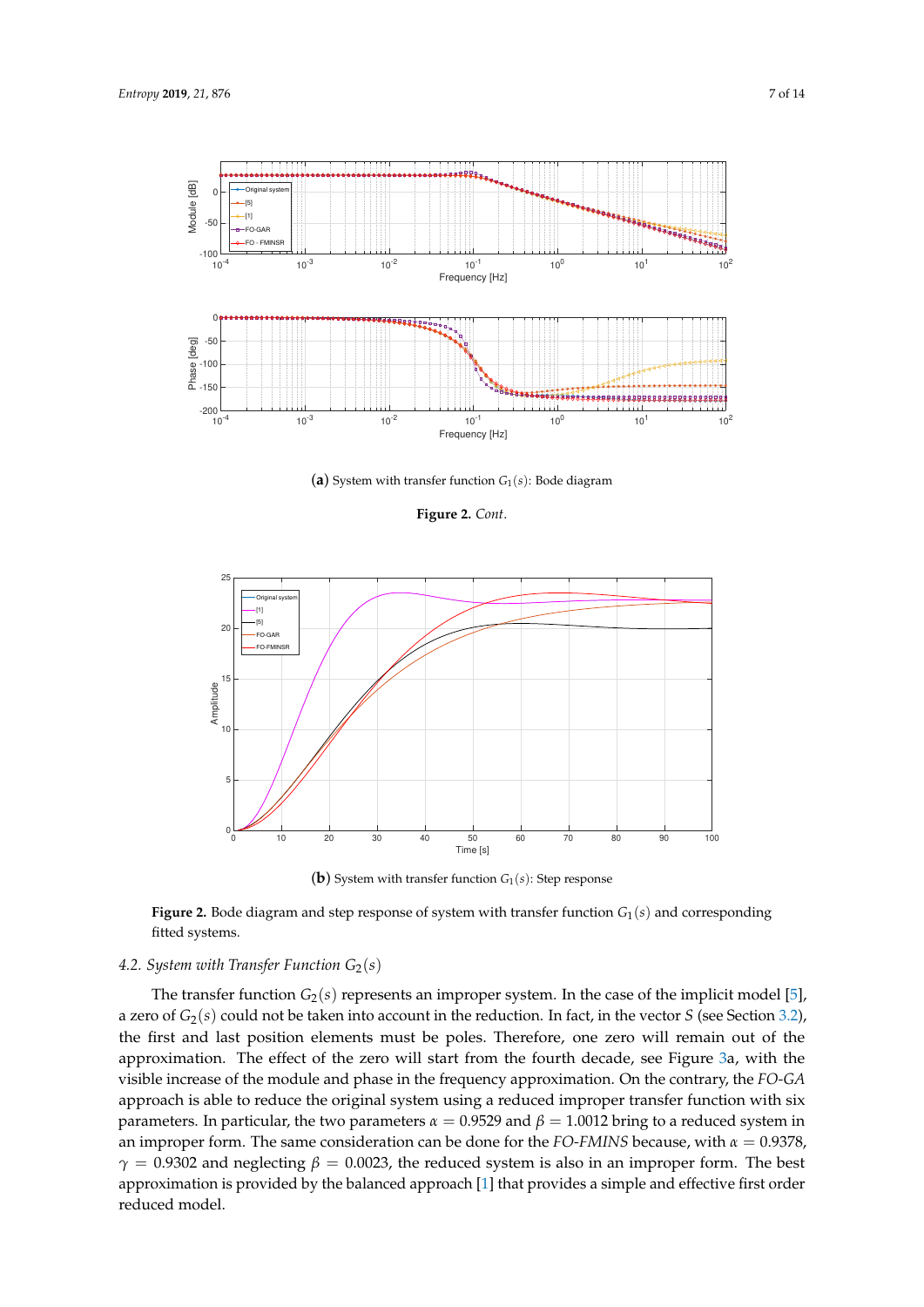The step responses, see Figure [3b](#page-7-0), confirm the previous considerations. In fact, the better approximation is that provided by [\[5\]](#page-11-4). The responses of the *FO-GA* and *FO-GA* are very to close each other, confirming the equivalence of the two reduction procedures.



(a) System with transfer function  $G_2(s)$ : Bode diagram

**Figure 3.** *Cont*.

<span id="page-7-0"></span>

(**b**) System with transfer function  $G_2(s)$ : Step response

**Figure 3.** Bode diagram and step response of system with transfer function  $G_2(s)$  and corresponding fitted systems.

## *4.3. System with Transfer Function G*3(*s*)

With respect to system  $G_3(s)$ , it is possible to note that the implicit method [\[5\]](#page-11-4) cannot be applied because the system has only one zero whose value is lower than the smaller pole. Looking at the frequency response, see Figure [4a](#page-8-0), it is possible to see that the three methods are almost equivalent, guaranteeing the same performances in the frequency domain. On the other hand, by analysing the step responses shown in Figure [4b](#page-8-0), it is possible to note that, during the transient, the response of the system was reduced by means of the balancing-based approach is very close to the response of the original system, while, in the steady state, the minimum error is obtained with the *FO-GA* approach.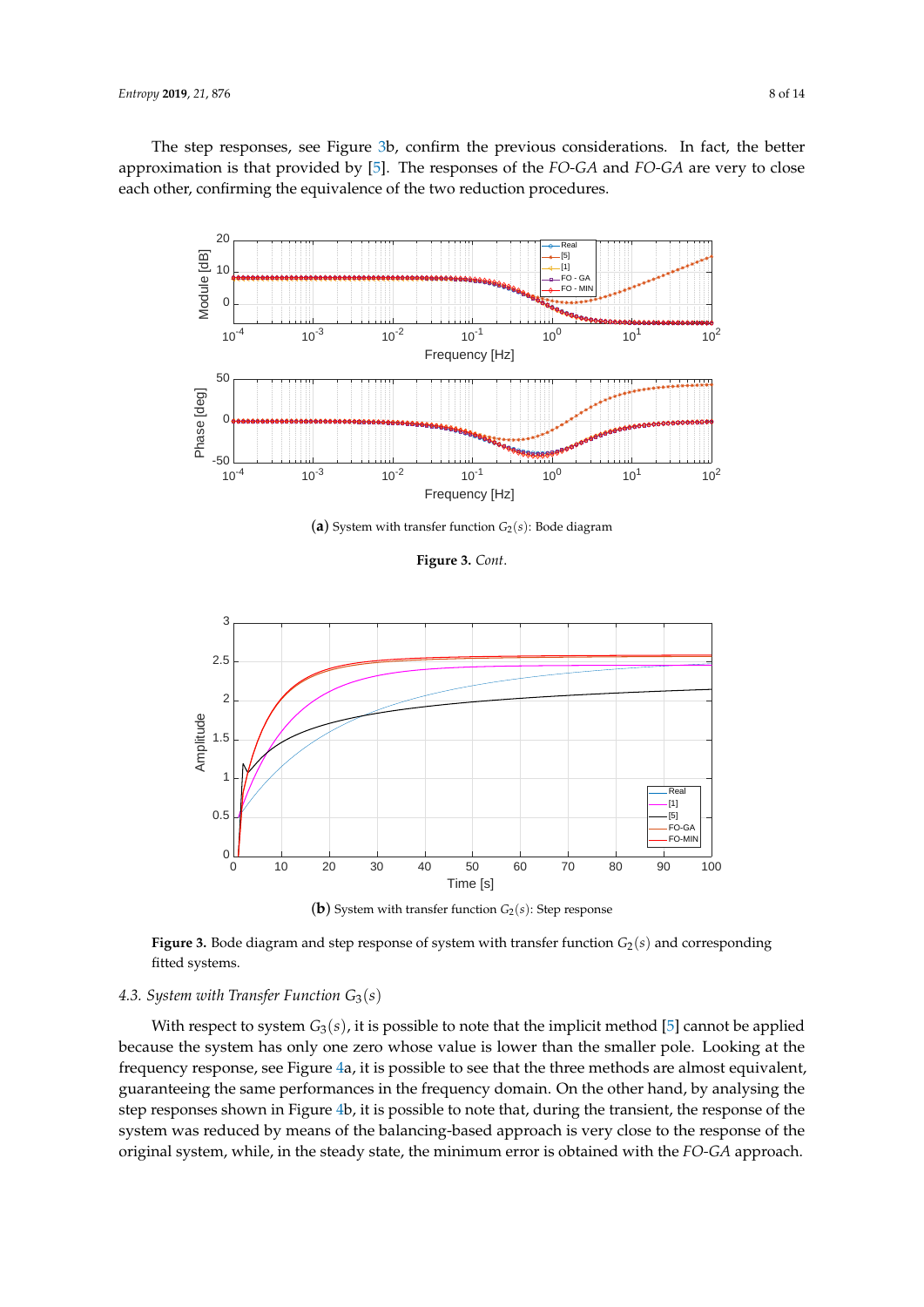

(**a**) System with transfer function *G*3(*s*): Bode diagram

**Figure 4.** *Cont*.

<span id="page-8-0"></span>

(**b**) System with transfer function *G*3(*s*): Step response

**Figure 4.** Bode diagram and step response of system with transfer function *G*3(*s*) and corresponding fitted systems.

<span id="page-8-1"></span>Table [3](#page-8-1) reports the error computed as in Equation [\(13\)](#page-4-1). The first term represents the error for the module, while the second one the phase error.

**Table 3.** Errors amomg full and reduces order systems.

| <b>System</b> | Method in $[1]$    | Method in $[5]$    | FO-GA             | <b>FO-FMINS</b>   | No. of param. |
|---------------|--------------------|--------------------|-------------------|-------------------|---------------|
| $G_1(s)$      | $0.0101 + 18.2166$ | $0.0579 + 10.3315$ | $0.4838 + 3.9158$ | $0.1246 + 1.7340$ | [6,6,6,6]     |
| $G_2(s)$      | $0.069 + 0.7816$   | $0.6081 + 15.7925$ | $0.0093 + 0.2143$ | $0.011 + 0.2748$  | [2,4,6,5]     |
| $G_3(s)$      | $0.0073 + 0.4806$  | not applicable     | $0.0032 + 0.4730$ | $0.003 + 0.466$   | $[2,-,2,2]$   |

Tables [4](#page-9-0) and [5](#page-9-1) show the reduced transfer functions obtained with the compared approaches.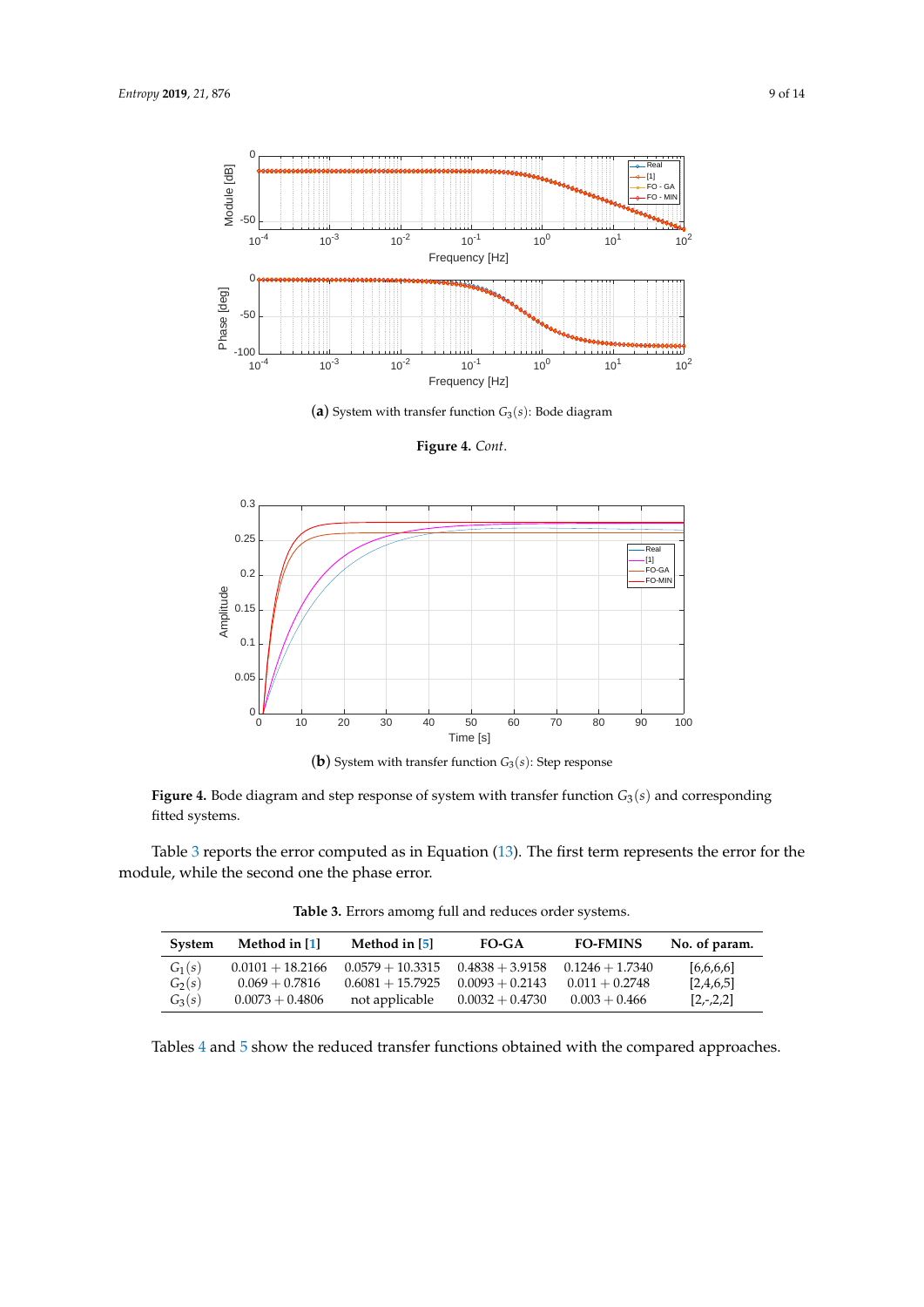| (a)      |                         |                                                             |              |
|----------|-------------------------|-------------------------------------------------------------|--------------|
|          | System                  | Method in [1]                                               |              |
| $G_1(s)$ |                         | $0.1983s^2 + 6.243s + 6.766$                                |              |
|          |                         | $\sqrt{s^3+1.287s^2}+0.986s+0.2972$                         |              |
|          |                         | $0.5s + 4.636$                                              |              |
|          | $G_2(s)$                | $s + 1.888$                                                 |              |
|          |                         | 1.01                                                        |              |
| $G_3(s)$ |                         | $s + 3.674$                                                 |              |
|          |                         |                                                             |              |
|          |                         | (b)                                                         |              |
|          | Method in [5]<br>System |                                                             |              |
| $G_1(s)$ |                         | 6.1053                                                      | $s + 2.2387$ |
|          |                         | $(1 + s/0.4519)^{0.6271} \cdot \overline{s^2 + 0.8s + 0.6}$ |              |
| $G_2(s)$ | 0.2424                  |                                                             |              |
|          |                         | $\frac{1}{(1+s/0.888)^{0.504}} \cdot (s+10.6552)$           |              |
|          | $G_3(s)$                | not appliable                                               |              |

 $\overline{a}$ 

<span id="page-9-0"></span>**Table 4.** Reduced order transfer functions obtained with the Gramian-based and implicit techniques. (**a**) *Balancing-based* technique; (**b**) *Implict method*.

<span id="page-9-1"></span>

|                                                       | Table 5. Reduced order transfer functions obtained using the FO-GA and the FO-FMINS techniques. |  |
|-------------------------------------------------------|-------------------------------------------------------------------------------------------------|--|
| (a) $FO\text{-}GA$ ; (b) $FO\text{-}FMINS$ technique. |                                                                                                 |  |

| (a)                       |          |                                                                                             |                                                                        |
|---------------------------|----------|---------------------------------------------------------------------------------------------|------------------------------------------------------------------------|
|                           | System   | <b>FO-GA</b>                                                                                |                                                                        |
| $G_1(s)$                  |          | $17.2505s^2 + 564.9252$<br>1<br>$(1 + s/0.7252)^{1}$ $s^{2} + 35.\overline{3017s + 24.825}$ |                                                                        |
| $G_2(s)$                  |          | $s^{0.9529} + 9.7293$<br>$\sqrt{5^{1.0012} + 1.2876s^{0.84888} + 3.7548s^{0.6488}}$         |                                                                        |
| $G_3(s)$                  |          | 0.2610<br>$(1 + s/3.6157)^{1}$                                                              |                                                                        |
| (b)                       |          |                                                                                             |                                                                        |
| <b>FO-FMINS</b><br>System |          |                                                                                             |                                                                        |
|                           | $G_1(s)$ |                                                                                             | $s^{0.0526}+10.6951$<br>$\sqrt[5]{6.8976} + 1.6149s^{1.9872} + 0.5007$ |
|                           | $G_2(s)$ |                                                                                             | $s^{0.9378} + 8.8892$<br>$\sqrt[3]{s^{0.0023}+2.1085s^{0.9302}+2.426}$ |
|                           | $G_3(s)$ |                                                                                             | 0.9570<br>$(s + 3.667)^1$                                              |
|                           |          |                                                                                             |                                                                        |

## **5. Conclusions**

In the previous section, a number of MOR techniques, based on integer and non-integer order models, was evaluated on four systems. Looking at the approximation error values, it can be observed that the techniques based on optimization algorithms are able to fit the IOTFs with good results.

Another important result is that, when dealing with state-space variables, the method [\[1\]](#page-11-0) works better because the system energy is directly evaluated during the MOR, while this kind of analysis cannot be performed for the fractional order models [\[10\]](#page-11-9).

In particular, the fminsearch optimization algorithm requires more iterations due to its high dependency on initial conditions, while the GAs do not suffer from this problem if the parameter ranges are well defined. On the contrary, the *FO-R* does not depend on them but on other constraints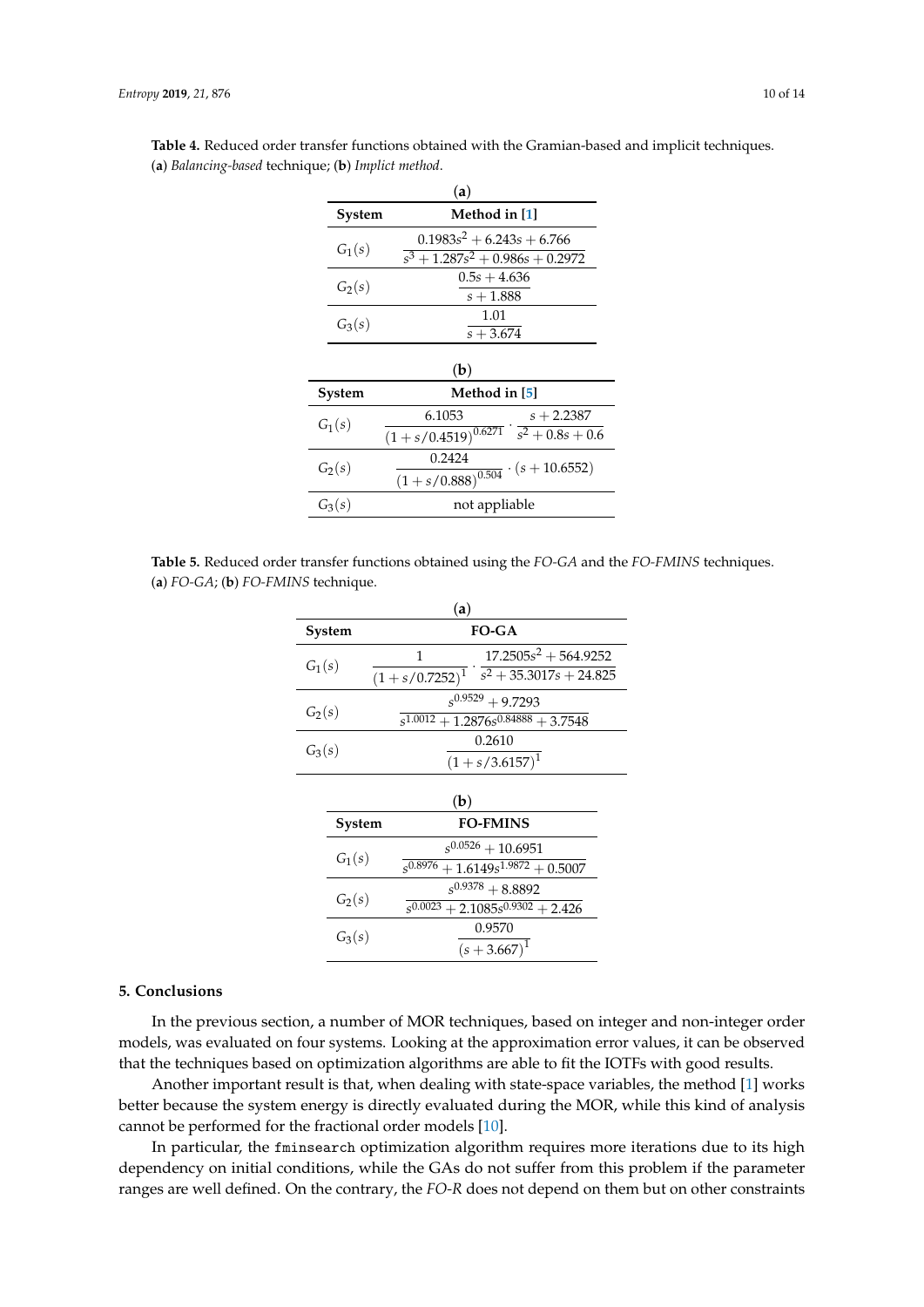linked to system structure. The step responses show that the reduced model with fractional-order optimization algorithms achieve good results at the steady state. Further analysis will be performed looking at some system proprieties in order to find, if it exists, a class of transfer functions for which fractional-order based model reduction gives better results than [\[1\]](#page-11-0). Another interesting point is the definition of performance indices that also takes into account the time domain behaviour, see [\[46\]](#page-13-1). Future research activities will be devoted to the pseudo state space description [\[10\]](#page-11-9) in fractional reduced order system.

**Author Contributions:** Conceptualization, R.C., J.T.M., E.M. and M.G.X.; methodology, R.C., J.T.M., E.M. and M.G.X.; software, E.M.; writing–original draft preparation,R.C., J.T.M., E.M. and M.G.X.; writing–review and editing, J.T.M.

**Funding:** This research received no external funding

**Acknowledgments:** This work was supported by EU COST Action CA15225 "Fractional order systems: analysis, synthesis and their importance for future design".

**Conflicts of Interest:** The authors declare no conflict of interest.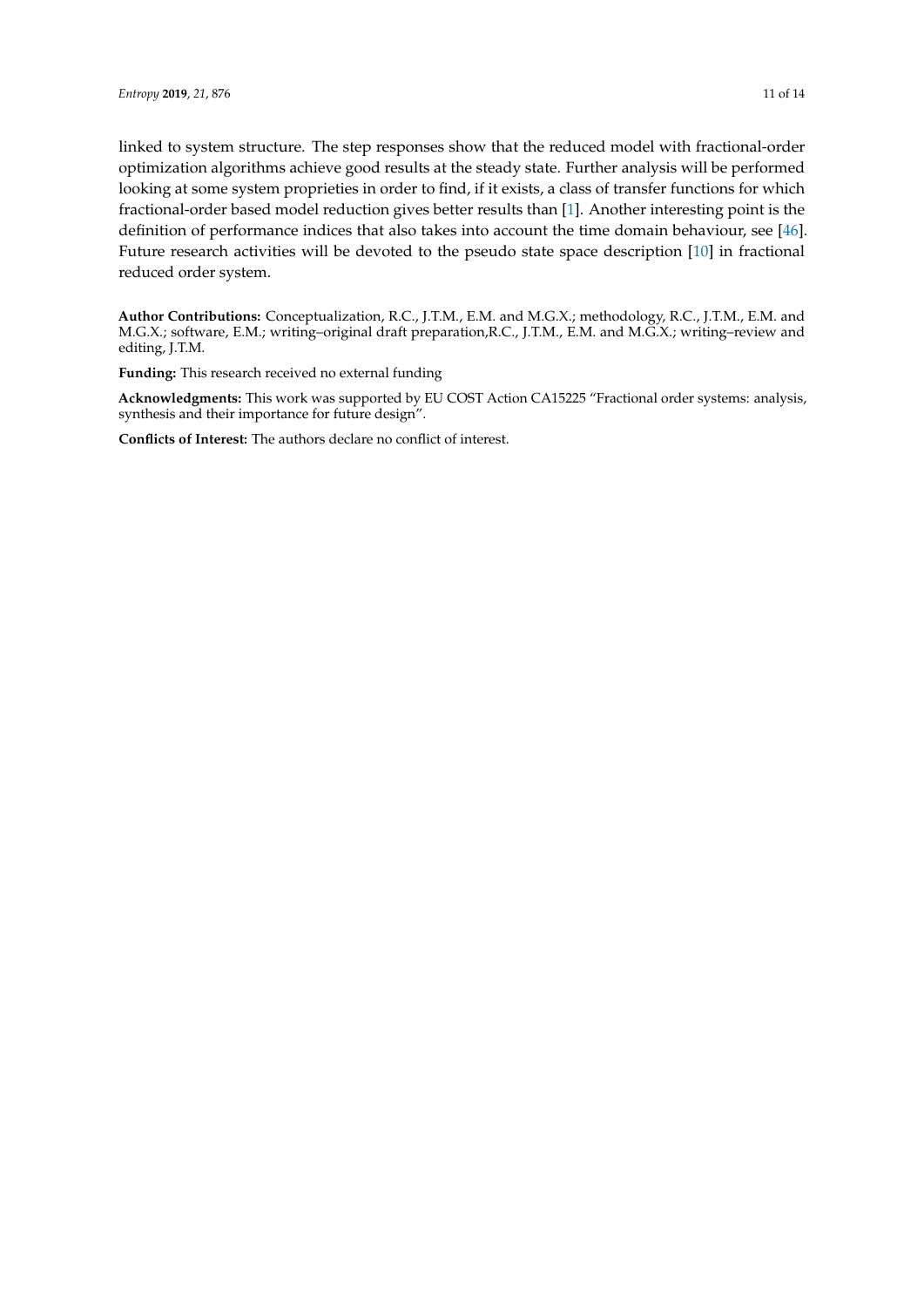## **Abbreviations**

The following abbreviations are used in this manuscript:

- MOR Model Order Reduction
- FOC Fractional Order Calculus
- GA Genetic Algorithm
- IOTF Integer Order Transfer Function
- *α* Order of Differentiation
- FOS Fractional Order System
- FOTF Fractional Order Transfer Function
- OLBR Open Loop Balancing Realization

## **References**

- <span id="page-11-0"></span>1. Moore, B. Principal component analysis in linear systems: Controllability, observability, and model reduction. *IEEE Trans. Automatic Control* **1981**, *26*, 17–32. [\[CrossRef\]](http://dx.doi.org/10.1109/TAC.1981.1102568)
- <span id="page-11-1"></span>2. Das, S.; Patnaik P.; Jha R. Model Order Reduction of High Order LTI System using Genetic Algorithm. In Proceedings of the 2017 International Conference on Computer, Communications and Electronics (Comptelix), Jaipur, India, 1–2 July 2017; pp. 73–77.
- <span id="page-11-2"></span>3. Khaled, S. A generic model order reduction technique based on Particle Swarm Optimization (PSO) algorithm. In Proceedings of the IEEE EUROCON 2017—17th International Conference on Smart Technologies, Ohrid, Macedonia, 6–8 July 2017; pp. 193–196.
- <span id="page-11-3"></span>4. Ahmed, A.; Khaled, S. Model order reduction using artificial neural networks. In Proceedings of the 2016 IEEE International Conference on Electronics, Circuits and Systems (ICECS), Monte Carlo, Monaco, 11–14 December 2016; pp. 89–92.
- <span id="page-11-4"></span>5. Rachid M.; Maamar B.; Said D. Approximation of high order integer systems by fractional order reduced parameter models. *Math. Comput. Model.* **2010**, *51*, 53–62.
- <span id="page-11-5"></span>6. Oldham, K.B.; Spanier, J. *The Fractional Calculus: Theory and Applications of Differentiation and Integration to Arbitrary Order*; Elsevier Science: Amsterdam, The Netherlands, 1974.
- <span id="page-11-6"></span>7. Ross, B. *Fractional Calculus and its Applications*; Springer: Berlin, Germay, 1975.
- <span id="page-11-7"></span>8. Podlubny, I. *Fractional Differential Equations. An Introduction to Fractional Derivatives, Fractional Differential Equations, Some Methods of Their Solution and Some of Their Applications*; Academic Press: Cambridge, MA, USA, 1999.
- <span id="page-11-8"></span>9. Sebah, P.; Gourdon, X. Introduction to the Gamma Functions. 2012. Available online: [http://numbers.](http://numbers.computation.free.fr/Constants/constants.html) [computation.free.fr/Constants/constants.html](http://numbers.computation.free.fr/Constants/constants.html) (accessed on 15 July 2019).
- <span id="page-11-9"></span>10. Sabatier, J.; Farges C.; Trigeassou, J.C. Fractional systems state space description: some wrong ideas and proposed solutions. *J. Vib. Control* **2014**, *20*, 1076–1084. [\[CrossRef\]](http://dx.doi.org/10.1177/1077546313481839)
- <span id="page-11-10"></span>11. Podlubny, I. Fractional-order systems and *PI<sup>λ</sup>D<sup>µ</sup>* controllers. *IEEE Trans. Autom. Control* **1999**, 44, 208–214. [\[CrossRef\]](http://dx.doi.org/10.1109/9.739144)
- 12. Caponetto, R.; Dongola, G.; Pappalardo, F.; Tomasello, V. Auto-Tuning and Fractional Order Controller Implementation on Hardware in the Loop System. *J. Optim. Theory Appl.* **2013**, *156*, 141–152. [\[CrossRef\]](http://dx.doi.org/10.1007/s10957-012-0235-y)
- 13. Caponetto, R.; Dongola, G.; Maione, G.; Pisano, A. Integrated technology fractional order proportionalintegral-derivative design. *J. Vib. Control* **2014**, *20*, 1066–1075. [\[CrossRef\]](http://dx.doi.org/10.1177/1077546313487939)
- 14. De Keyser, R.; Muresan, C.; Ionescu, C. A novel auto-tuning method for fractional order PI/PD controllers. *ISA Trans.* **2016**, *62*, 268–275. [\[CrossRef\]](http://dx.doi.org/10.1016/j.isatra.2016.01.021)
- 15. Caponetto, R.; Dongola, G. A numerical approach for computing stability region of FO-PID controller. *J. Frankl. Inst.* **2013**, *350*, 871–889. [\[CrossRef\]](http://dx.doi.org/10.1016/j.jfranklin.2013.01.017)
- 16. Caponetto, R.; Dongola, G. Field programmable analog array implementation of noninteger order  $P I^{\lambda} D^{\mu}$ controller. *J. Comput. Nonlinear Dyn.* **2008**, *3*, 021302. [\[CrossRef\]](http://dx.doi.org/10.1115/1.2833908)
- 17. Caponetto, R.; Maione, G.; Pisano, A.; Rapaic, M.; Usai, E. Analysis and shaping of the self-sustained oscillations in relay controlled fractional-order systems. *Fract. Calc. Appl. Anal.* **2013**, *16*, 93–108. [\[CrossRef\]](http://dx.doi.org/10.2478/s13540-013-0007-x)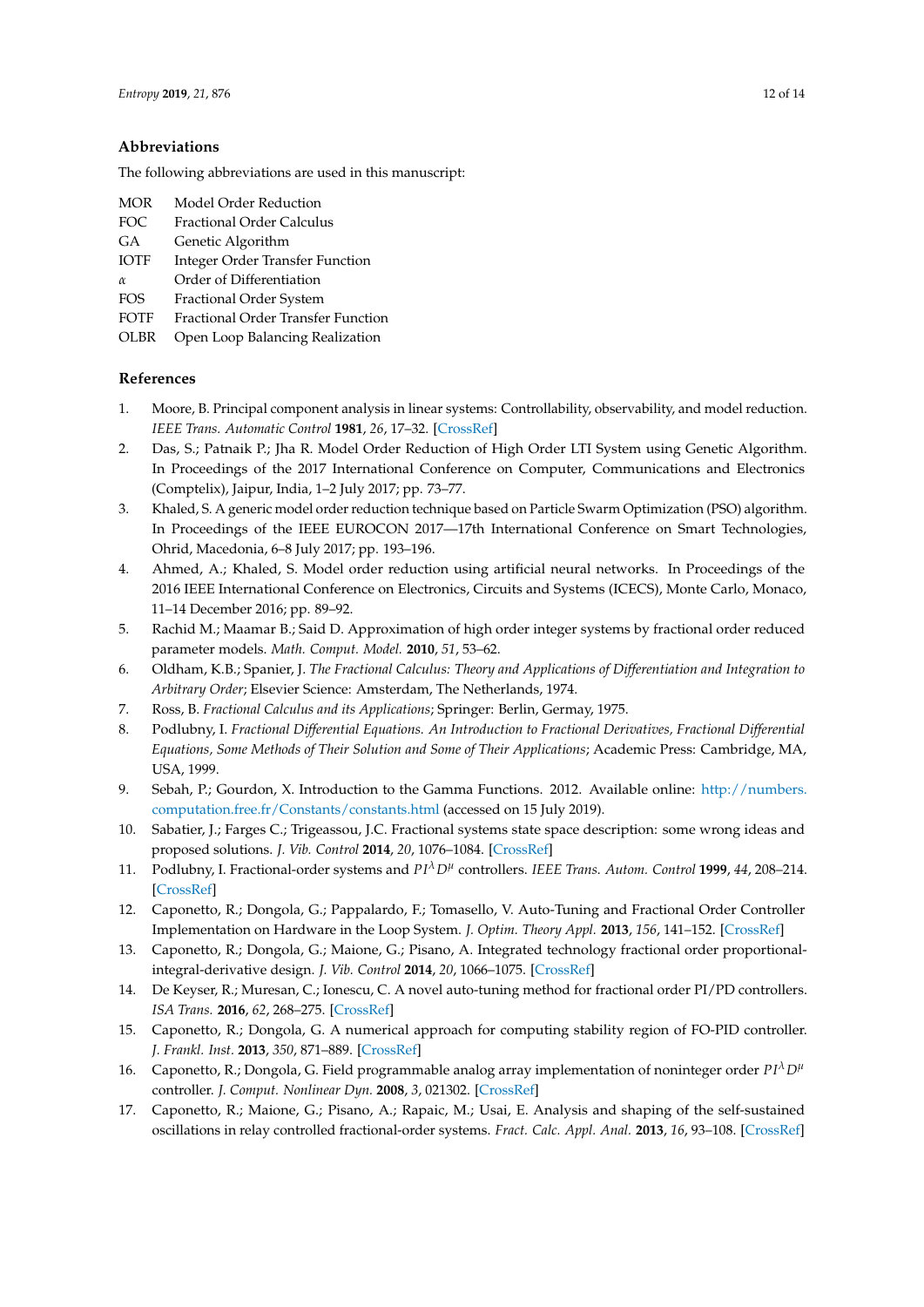- 18. Lino, P.; Maione, G. Design and simulation of fractional-order controllers of injection in CNG engines. *IFAC Proc. Vol.* **2013**, *1*, 582–587. [\[CrossRef\]](http://dx.doi.org/10.3182/20130904-4-JP-2042.00115)
- 19. Caponetto, R.; Sapuppo, F.; Tomasello, V.; Maione, G.; Lino, P. Fractional-Order Identification and Control of Heating Processes with Non-Continuous Materials. *Entropy* **2016**, *18*, 398. [\[CrossRef\]](http://dx.doi.org/10.3390/e18110398)
- <span id="page-12-0"></span>20. Coronel-Escamilla, A.; Gómez-Aguilar, J.; Torres, L.; Escobar-Jimènez, R.; Olivares-Peregrino, V. Fractional observer to estimate periodical forces. *ISA Trans.* **2018**, *82*, 30–41. [\[CrossRef\]](http://dx.doi.org/10.1016/j.isatra.2017.11.003) [\[PubMed\]](http://www.ncbi.nlm.nih.gov/pubmed/29150320)
- <span id="page-12-1"></span>21. Petras, I. *Fractional-Order Nonlinear Systems: Modeling, Analysis and Simulation*; Springer: Berlin/Heidelberg, Germany, 2011.
- <span id="page-12-2"></span>22. Mondal, D.; Biswas, K. Packaging of Single-Component Fractional Order Element. *IEEE Trans. Device Mater. Reliab.* **2013**, *13*, 73–80. [\[CrossRef\]](http://dx.doi.org/10.1109/TDMR.2012.2212020)
- 23. Jesus, I.; Machado, T. Development of fractional order capacitors based on electrolyte processes. *Nonlinear Dyn.* **2009**, *56*, 45–55. [\[CrossRef\]](http://dx.doi.org/10.1007/s11071-008-9377-8)
- 24. Caponetto, R.; Dongola, G.; Fortuna, L.; Graziani, S.; Strazzeri, S. A fractional model for IPMC actuators. In Proceedings of the 2008 IEEE Instrumentation and Measurement Technology Conference, Victoria, BC, Canada, 12–15 May 2008; pp. 2103–2107.
- 25. John, D.; Banerjee, S.; Bohannan, G.; Biswas, K. Solid-state fractional capacitor using MWCNT-epoxy nanocomposite. *Appl. Phys. Lett.* **2017**, *110*, 163504. [\[CrossRef\]](http://dx.doi.org/10.1063/1.4981204)
- <span id="page-12-3"></span>26. Buscarino, A.; Caponetto, R.; Di Pasquale, G.; Fortuna, L.; Graziani, S.; Pollicino, A. Carbon Black based capacitive Fractional Order Element towards a new electronic device. *AEU—Int. J. Electron. Commun.* **2018**, *84*, 307–312. [\[CrossRef\]](http://dx.doi.org/10.1016/j.aeue.2017.12.018)
- <span id="page-12-4"></span>27. Said, L.; Radwan, A.; Madian, A.; Solimane, A. Fractional order oscillators based on operational transresistance amplifiers. *AEU—Int. J. Electron. Commun.* **2015**, *69*, 988–1003. [\[CrossRef\]](http://dx.doi.org/10.1016/j.aeue.2015.03.003)
- 28. Krishna, S.; Das, S.; Biswas, K.; Goswami, B. Fabrication of a Fractional Order Capacitor With Desired Specifications: A Study on Process Identification and Characterization. *IEEE Trans. Electron. Device* **2011**, *58*, 4067–4072. [\[CrossRef\]](http://dx.doi.org/10.1109/TED.2011.2166763)
- <span id="page-12-5"></span>29. Bohannan, G. Electrical Component with Fractional Order Impedance. U.S. Patent n.20060267595, 30 November 2006.
- <span id="page-12-6"></span>30. Vastarouchas, C.; Tsirimokou, G.; Freeborn, T.; Psychalinos, C. Emulation of an electrical-analogue of a fractional-order human respiratory mechanical impedance model using OTA topologies. *AEU—Int. J. Electron. Commun.* **2017**, *78*, 201–208. [\[CrossRef\]](http://dx.doi.org/10.1016/j.aeue.2017.03.021)
- 31. Ionescu, C.; Machado, T.; De Keyser, R. Modeling of the lung impedance using a fractional-order ladder network with constant phase elements. *IEEE Trans. Biomed. Circuits Syst.* **2011**, *5*, 83–89. [\[CrossRef\]](http://dx.doi.org/10.1109/TBCAS.2010.2077636) [\[PubMed\]](http://www.ncbi.nlm.nih.gov/pubmed/23850980)
- <span id="page-12-7"></span>32. Solís-Péreza, J.; Gómez-Aguilar, J.; Torres, L.; Escobar-Jiménez R.; Reyes-Reyes, J. Fitting of experimental data using a fractional Kalman-like observer. *ISA Trans.* **2019**, *88*, 153–169. [\[CrossRef\]](http://dx.doi.org/10.1016/j.isatra.2018.11.036) [\[PubMed\]](http://www.ncbi.nlm.nih.gov/pubmed/30545766)
- <span id="page-12-8"></span>33. Lopes, A.M.; Machado T. Complex Systems and Fractional Dynamics. *Entropy* **2018**, *20*, 507. [\[CrossRef\]](http://dx.doi.org/10.3390/e20070507)
- <span id="page-12-9"></span>34. Tarasov, V.; Tarasova, V. Criterion of Existence of Power-Law Memory for Economic Processes. *Entropy* **2018**, *20*, 414. [\[CrossRef\]](http://dx.doi.org/10.3390/e20060414)
- <span id="page-12-10"></span>35. Mata, M.; Machado J. Entropy Analysis of Monetary Unions. *Entropy* **2017**, *19*, 6245. [\[CrossRef\]](http://dx.doi.org/10.3390/e19060245)
- <span id="page-12-11"></span>36. Machado, J. Fractional Order Generalized Information. *Entropy* **2014**, *16*, 2350–2361. [\[CrossRef\]](http://dx.doi.org/10.3390/e16042350)
- <span id="page-12-12"></span>37. Karci, A. Fractional order entropy: New perspectives. *Optik* **2016**, *27*, 9172–9177. [\[CrossRef\]](http://dx.doi.org/10.1016/j.ijleo.2016.06.119)
- <span id="page-12-13"></span>38. Machado, T.; Lopes, A. Fractional Rényi entropy, Fractional Rényi entropy, *Eur. Physic J. Plus* **2019**. [\[CrossRef\]](http://dx.doi.org/10.1140/epjp/i2019-12554-9)
- <span id="page-12-14"></span>39. Lopes, A.; Machado J. Entropy analysis of soccer dynamics. *Entropy* **2019**, *21*, 2. [\[CrossRef\]](http://dx.doi.org/10.3390/e21020187)
- <span id="page-12-15"></span>40. Garrappa, R.; Popolizio, M. Computing the Matrix Mittag-Leffler Function with Applications to Fractional Calculus. *J. Sci. Comput.* **2018**, *77*, 129–153. [\[CrossRef\]](http://dx.doi.org/10.1007/s10915-018-0699-5)
- <span id="page-12-16"></span>41. Fortuna, L.; Frasca, M. Optimal and Robust Control: Advanced Topics with MATLAB<sup>®</sup>; CRC-Press: Boca Raton, FL, USA, 2012.
- <span id="page-12-17"></span>42. Goldberg, D. *Genetic Algorithms in Search, Optimization, and Machine Learning*; Addison-Wesley Professional: Boston, MA, USA, 1989.
- <span id="page-12-18"></span>43. Lagarias, J.C.; Reeds, J.A.; Wright, M.H.; Wright, P.E. Convergence Properties of the Nelder-Mead Simplex Method in Low Dimensions. *SIAM J. Optim.* **1998**, *9*, 112–147. [\[CrossRef\]](http://dx.doi.org/10.1137/S1052623496303470)
- <span id="page-12-19"></span>44. Garrappa, R. Trapezoidal methods for fractional differential equations: Theoretical and computational aspects. *Math. Comput. Simul.* **2015**, *110*, 96–112. [\[CrossRef\]](http://dx.doi.org/10.1016/j.matcom.2013.09.012)